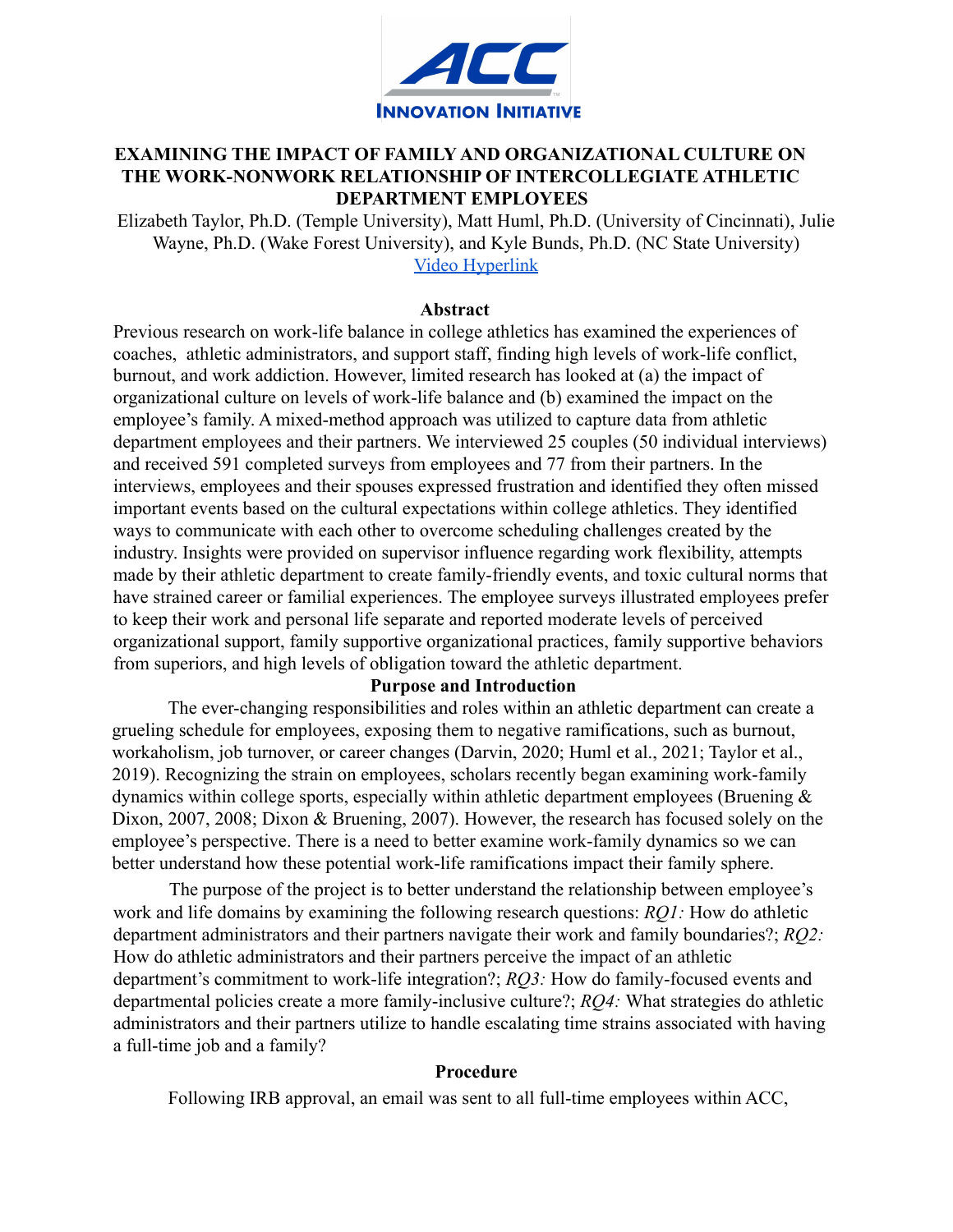

Big Ten, and SEC athletic departments soliciting their and their partner's participation in a 45-60 minute interview exploring their work-nonwork interface. Out of 200 respondents, 25 couples were selected based on the position held, relationship status, and demographics including gender, race/ethnicity, sexual orientation, and parental status. Interviews were recorded and transcribed, then compared to ensure trustworthiness of the data. Three researchers separately coded interviews, discussed findings, and generated themes. Of the employees, eight were women and 17 were men. Majority (22) of the participants were in heterosexual relationships with three being in same-sex relationships and four couples both worked in athletics. The majority (21) of couples had children or were expecting.

Based on the initial codes generated from the interviews, the following topics were included in the survey instrument: perceived organizational support, boundary management preferences, work/family schedule control, family supportive organizational practices, family supportive supervisor behaviors, personal-organizational fit, felt obligations to the athletic department, job satisfaction, and work-nonwork balance.

Survey participation ( $N = 591$ ) was evenly split between men (50.2%) and women (48.6%) on the employee survey. Majority of participants identified as white/Caucasian (85.6%) with 6.3% identifying as Black/African American, less than 3% of participants identified as American Indian, Arab/Middle Eastern, Asian, Native Hawaiian/other Pacific Islander, Hispanic/Latino/a/x, or Biracial. Majority of participants identified as heterosexual (88.7%). Of those who were married or in a long-term relationship, the majority (71.9%) had a partner who worked full-time outside the home. This demographic breakdown aligns with Huml and colleague's (2021) work on employees in intercollegiate athletics departments. Of the 77 partners who completed the survey, 71.4% identified as female and racial and sexual orientation breakdowns were similar to that of employee participants. Majority of the partner participants (68.8%) worked outside the home full time, with 15.6% reporting they work part time, and 15.6% reporting they do not work outside the home.

#### **Results**

In response to *RQ1*, survey results illustrate respondents prefer to keep their work and personal life separate  $(M = 3.88;$  All means reported are out of 5). Additionally, participants report more control over the scheduling of their personal responsibilities (*M* = 3.76) compared to their work responsibilities  $(M = 3.26)$ . Partners perceive much less schedule control over work responsibilities  $(M = 2.86)$  than employees. Regression results illustrate that perceived organizational support, family supportive supervisor support, and family supportive organizational practices significantly predict work non-work balance in such a way that higher levels of the former positively predict the latter. Interview findings illustrate that athletic departments try to create an opportunity for families to attend athletic-related events, therefore integrating their family role into their work role. This decision allows employees to prioritize work while involving their family in work-related activities. This was met with mixed success from their partners, who either became fans of the program or feel like they are just attending an event while their spouse is still required to be in their employee identity.

Survey results for  $RO2$  suggest moderate levels of perceived organizational support ( $M =$ 3.38), family supportive organizational practices (*M* = 3.22), and family supportive behaviors from superiors (*M* = 3.45). Partners perceive similar levels of perceived organizational support